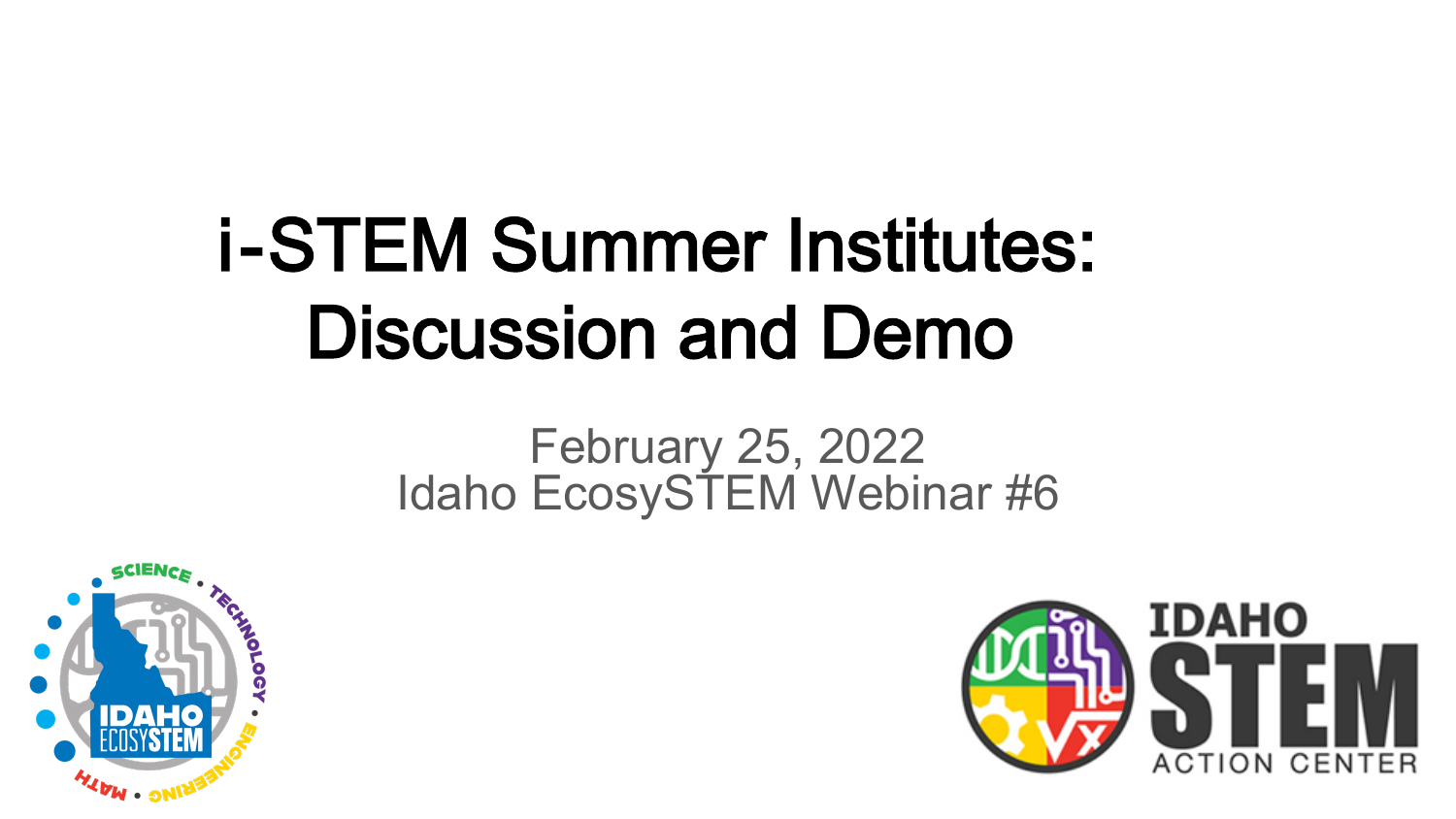#### Katie Bosch -Wils o n



[katie.boschwilson@stem.idaho.gov](mailto:katie.boschwilson@stem.idaho.gov)

Idaho STEM Action Center

Program Coordinator

i-STEM Coordinator

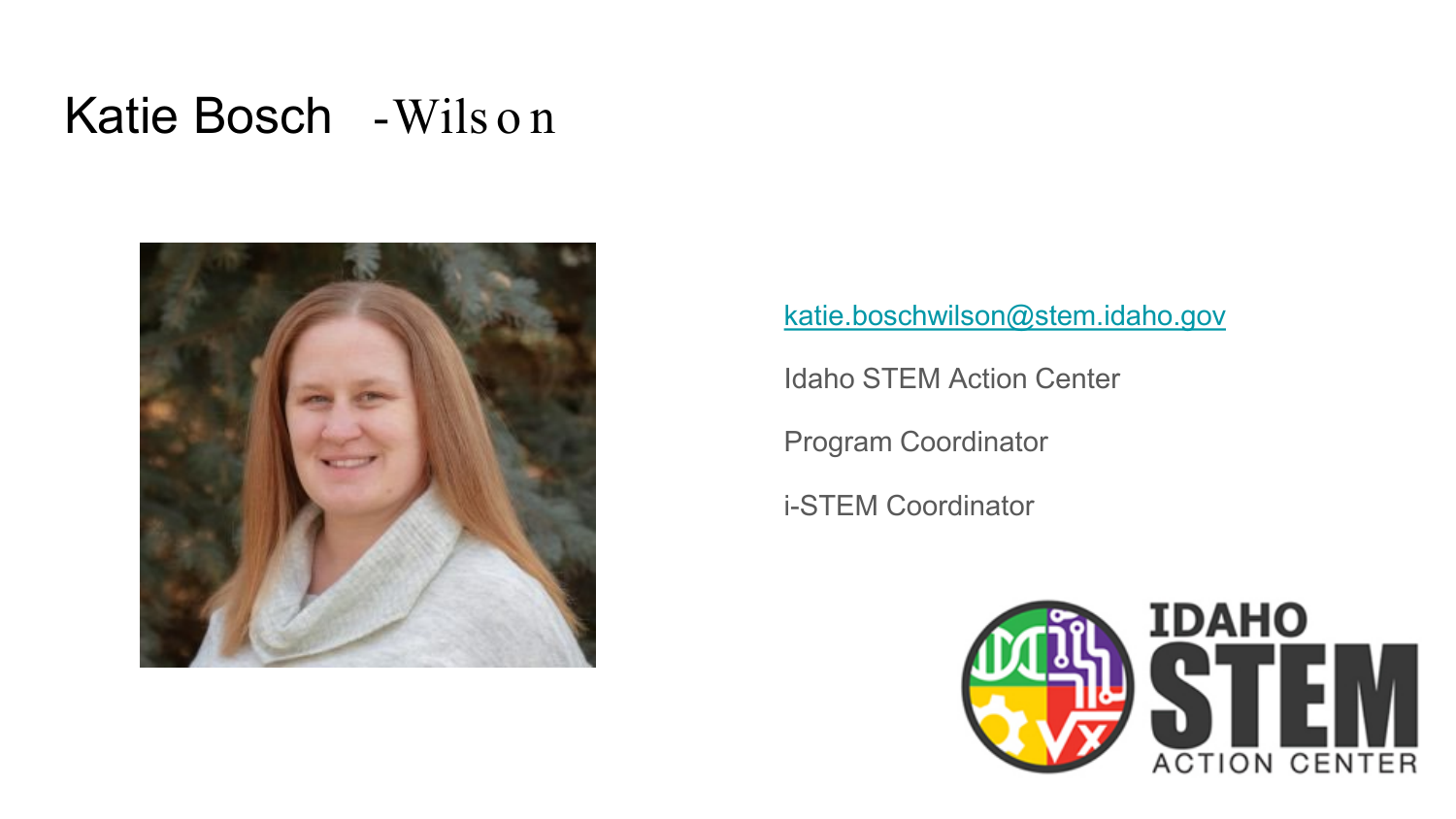i-STEM is a summer professional development opportunity for educators (PK-12) working in both classroom and informal settings.

During the Institute, participants attend a strand on project-based, handson learning in a chosen content area, as well as general sessions tied to the Institute theme.

Each participant will receive a kit of instructional materials unique to their strand, so that they can implement what they have learned in their own teaching environments.

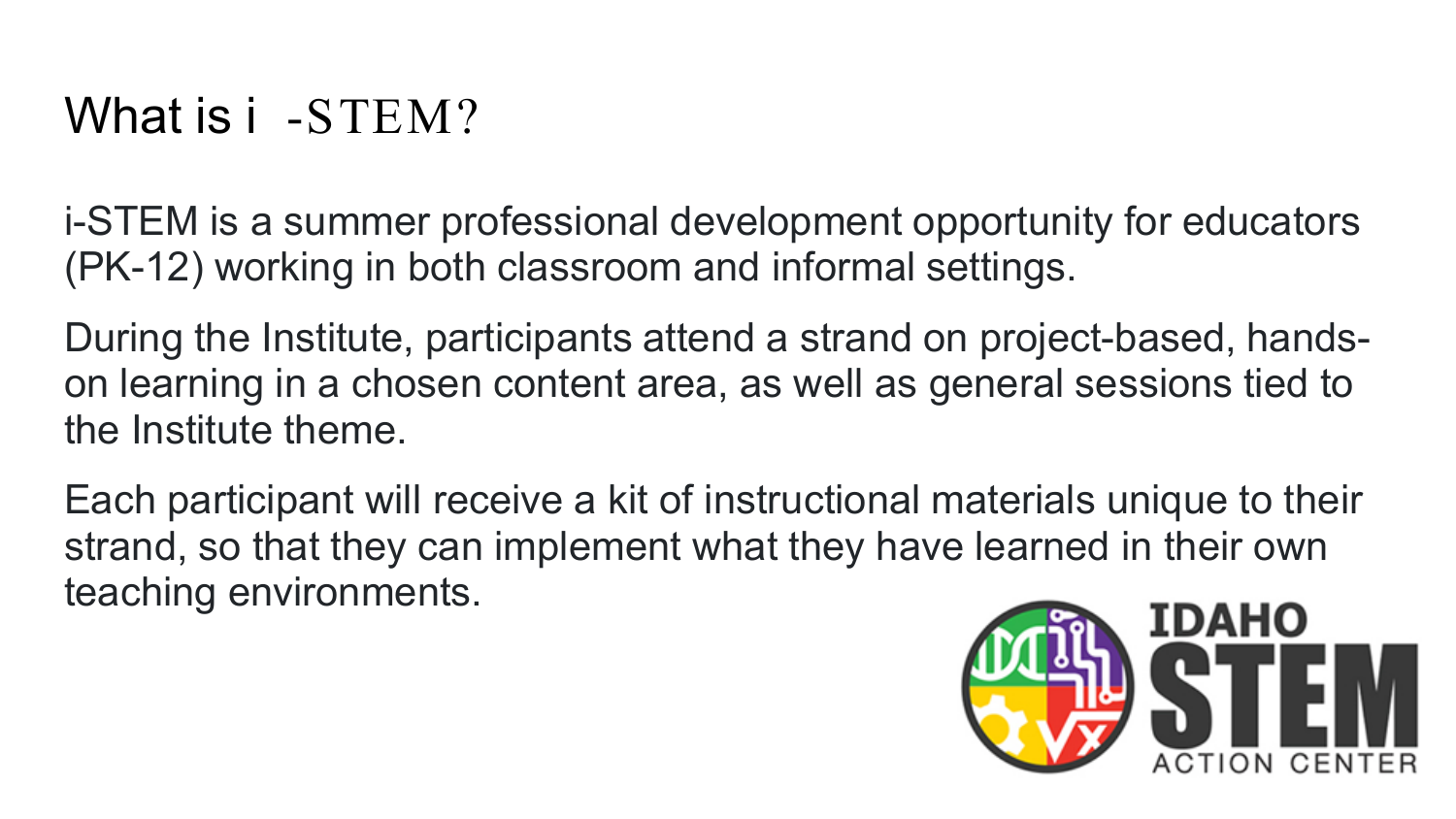







Ronda Thompson [rondathompson@cwi.edu](mailto:rondathompson@cwi.edu) College of Western Idaho Nampa, ID

Chris Guthrie [chrisguthrie@isu.edu](mailto:chrisguthrie@isu.edu) Idaho State University Pocatello, ID



Frankie Adams [frankie.adams@cei.edu](mailto:frankie.adams@cei.edu) College of Eastern Idaho Idaho Falls, ID





Ken Wareham [klwareham@lcsc.edu](mailto:klwareham@lcsc.edu) Lewis-Clark State College Lewiston, ID

Kathy Albin [kcalbin@nic.edu](mailto:kcalbin@nic.edu) North Idaho College Coeur d'Alene, ID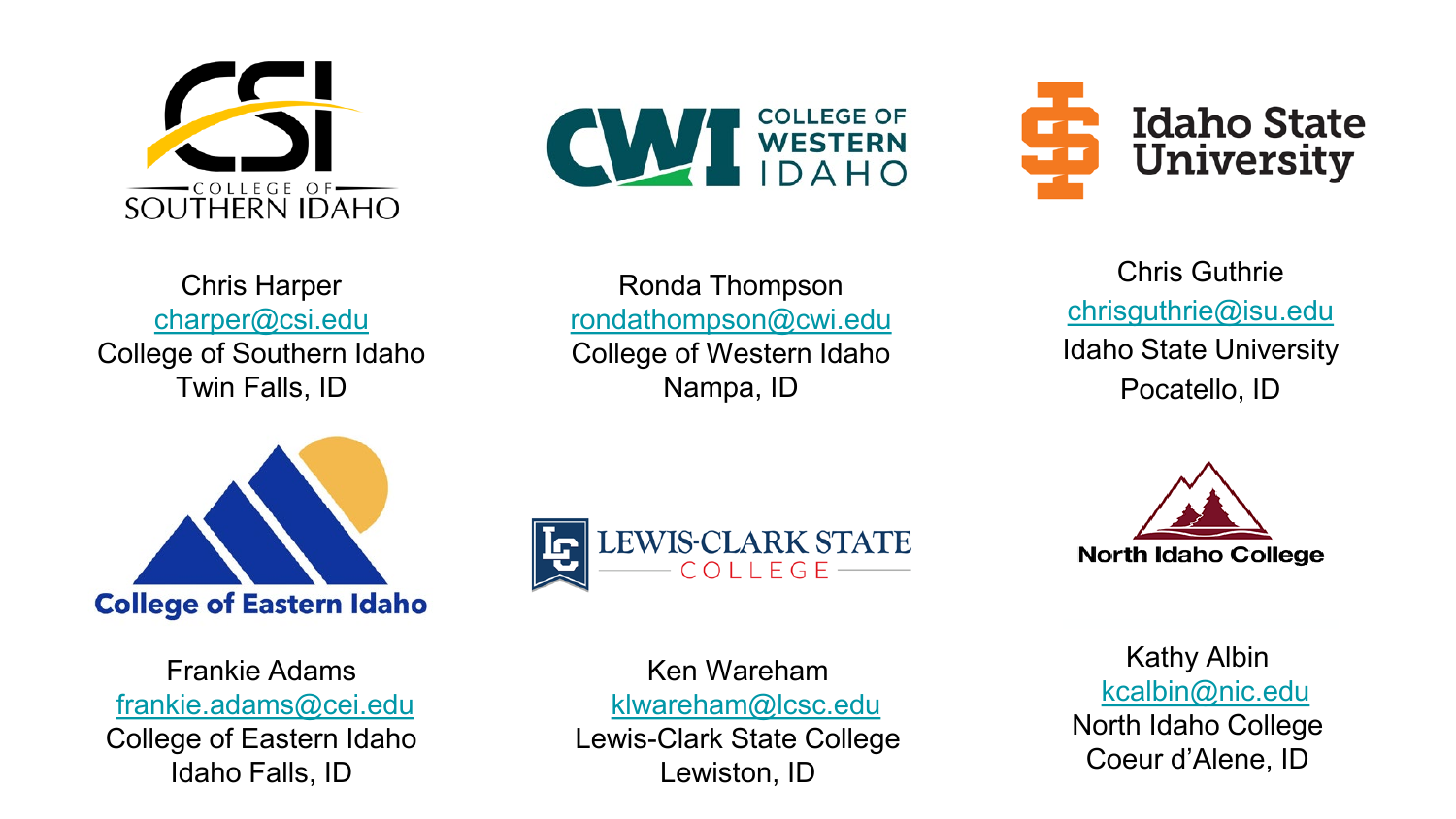#### $i$ -STEM Institute Dates and Locations:

**June 13-16, 2022** 

[College of Southern Idaho](https://stem.idaho.gov/apply/i-stem/csi/)

[Lewis-Clark State College](https://stem.idaho.gov/apply/i-stem/lcsc/)

**June 21-24, 2022** 

[College of Eastern Idaho](https://stem.idaho.gov/apply/i-stem/cei/)

[North Idaho College](https://stem.idaho.gov/apply/i-stem/nic/)

[College of Western Idaho](https://stem.idaho.gov/apply/i-stem/cwi/)

**June 14-17, 2022** 

[Idaho State University](https://stem.idaho.gov/apply/i-stem/isu/)

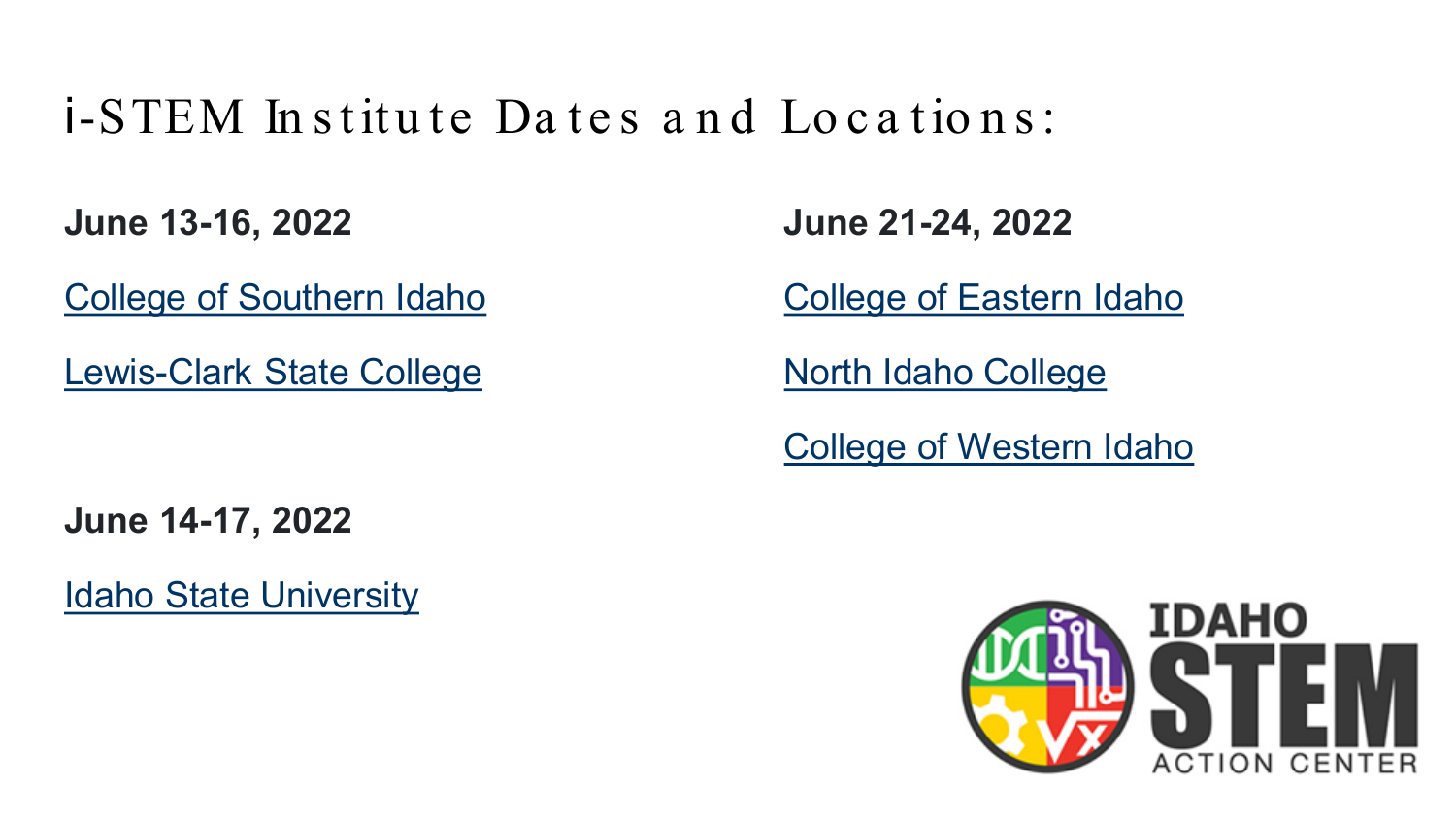## College of Southern Idaho

- Earth's Place in the Universe (PK-8)- Matt Wigglesworth and Jan Smith
- Making with Micro:bits (5-12)- Todd Anderson
- Farm to Classroom: Connecting Students to their Food (3-12)- Rashel Clark
- IDX: Engineering Solutions with 3D Design & Fabrication (5-12)- Angie Poulson
- Ready, Set, Drones (5-8)- Tyler Downey
- Healthy Smiles to Help You Thrive (PK-5)- Erica Craven



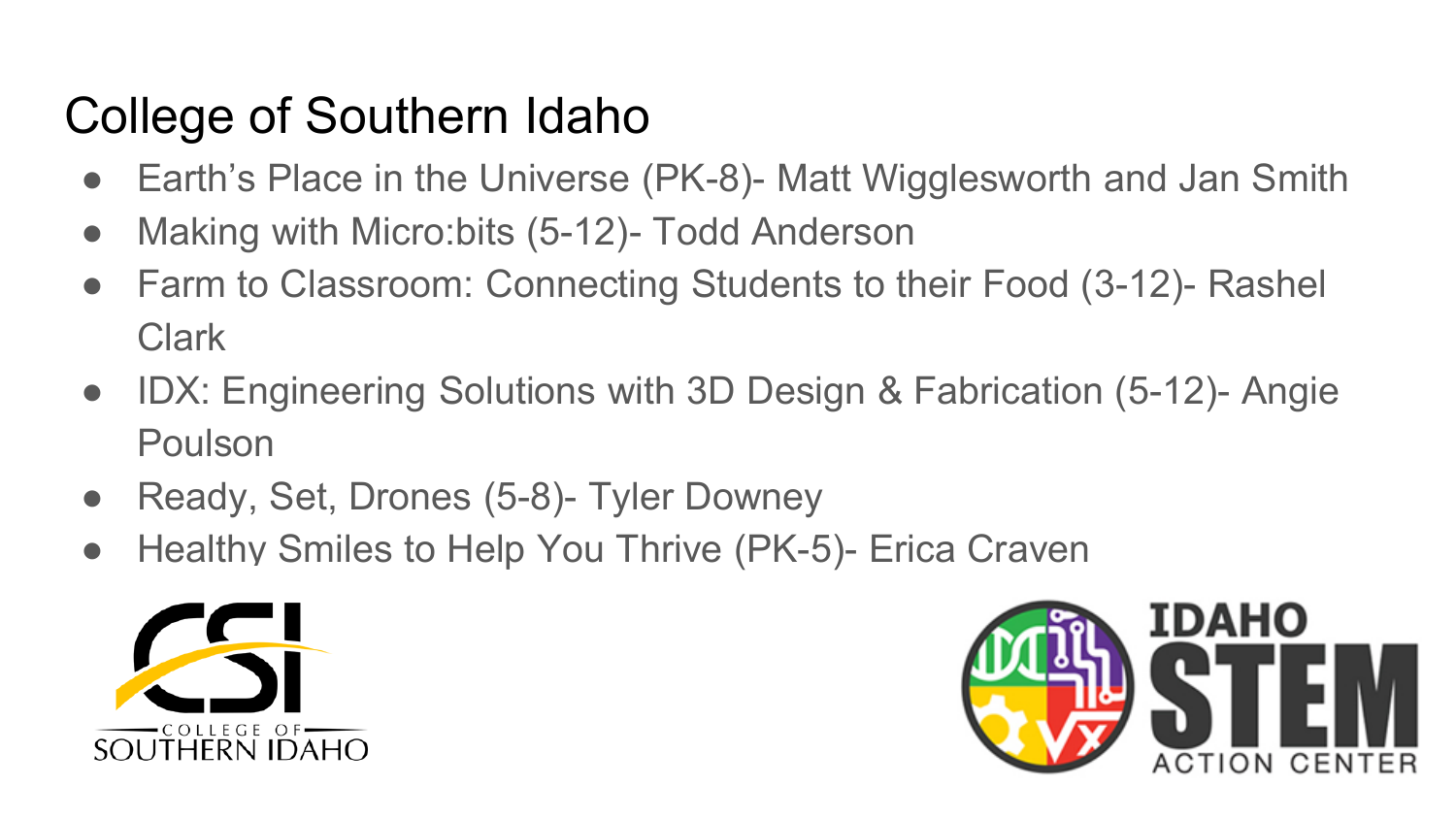## Lewis -Cla rk Sta te Co lle g e

- Water Science Investigations and Awareness (3-11)- Rick Reynolds and Jim Ekins
- LEGOs and Building a Community of STEM Learners (2-6)- Melissa **Stroupe**
- LEGOs in the Primary Classroom (PK-2)- Sheila Frei
- Drones. The Sky is no longers the limit (8-12)- Brett Hogaboam



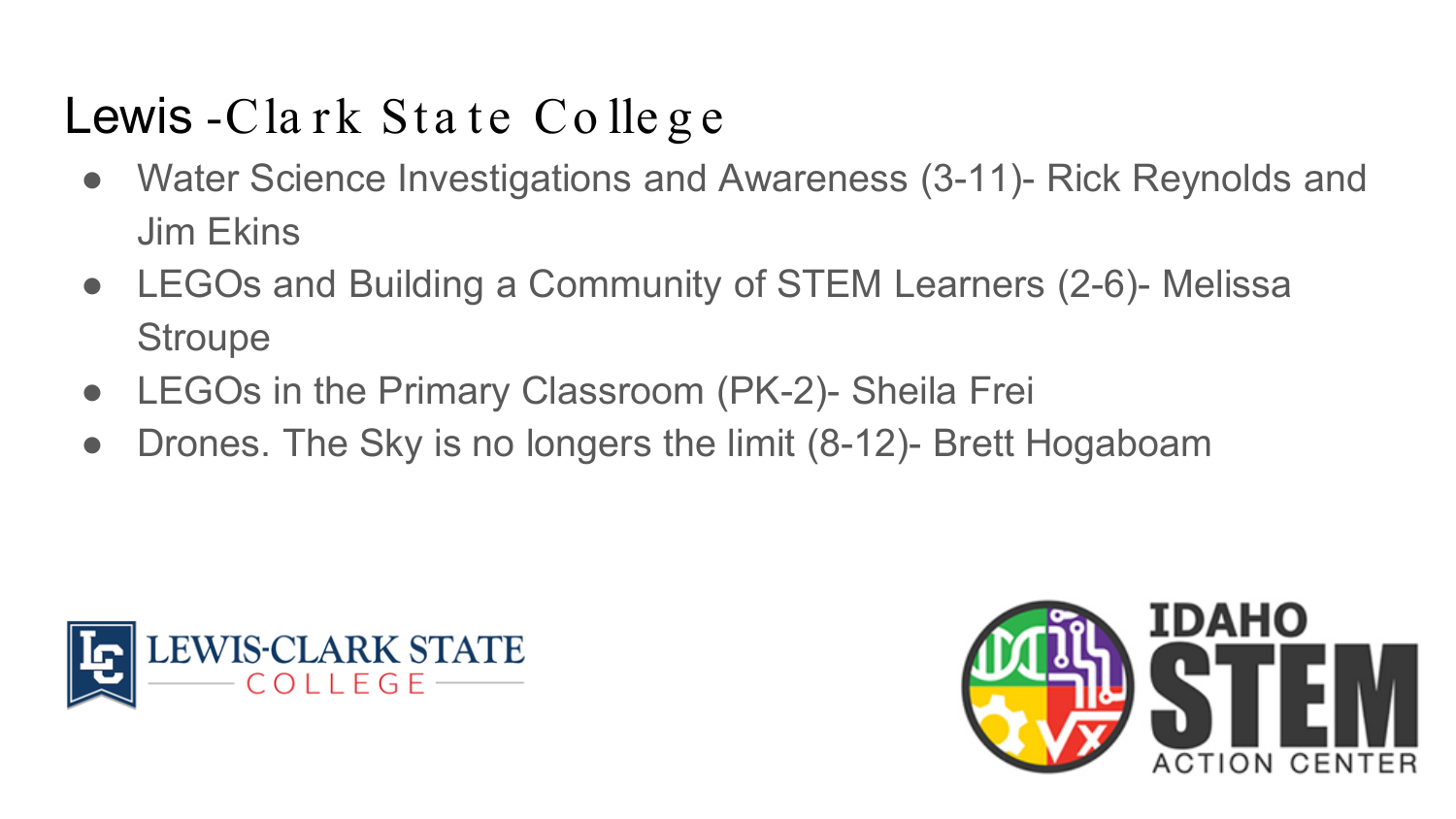## Idaho State University

- Integrated STEM in Early Elementary Education (PK-3)- Esther Ntuli
- Cracking the Code: Computer Science for K-2 and Beyond (PK-4)- Ashley Schaffner
- Amplifying STEM Research (6-12)- Merrie Rampy
- Ready, Set, Drones (4-8)- Sonia Galvez
- What are the Ingredients Required to Survive Regardless of Time, Space, and Place? (3-12)- Aaron Maurer
- Power of Earth & Space Sciences (1-6)- Elaine Klein



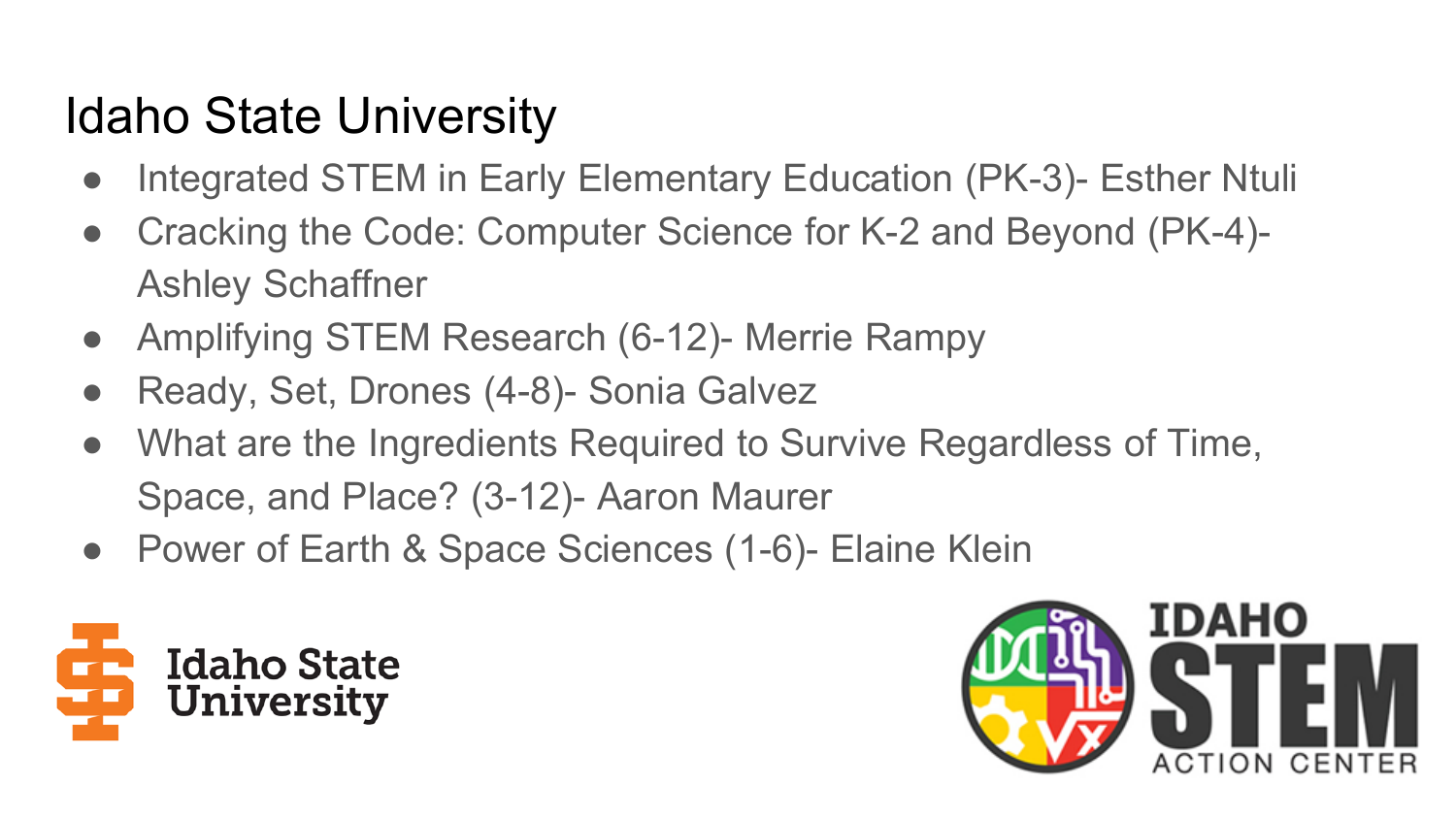#### College of Eastern Idaho

- Farm to Classroom: Connecting Students to their Food- Rashel Clark
- Testing the Limits: Experience & Adapt a STEM Project-Based Learning Unit for High School Biology- Elaine Klein
- Creative Mathematics for All! Shelley Nash
- The Science of Magic and Toys- Karen Laitnen
- Showcase the STEM: Tips, Tricks & Tools for Video Creation and Curation on Social Media (NCCE)- Tammy Dunbar
- Think like an Inventor!- Tonya Simms



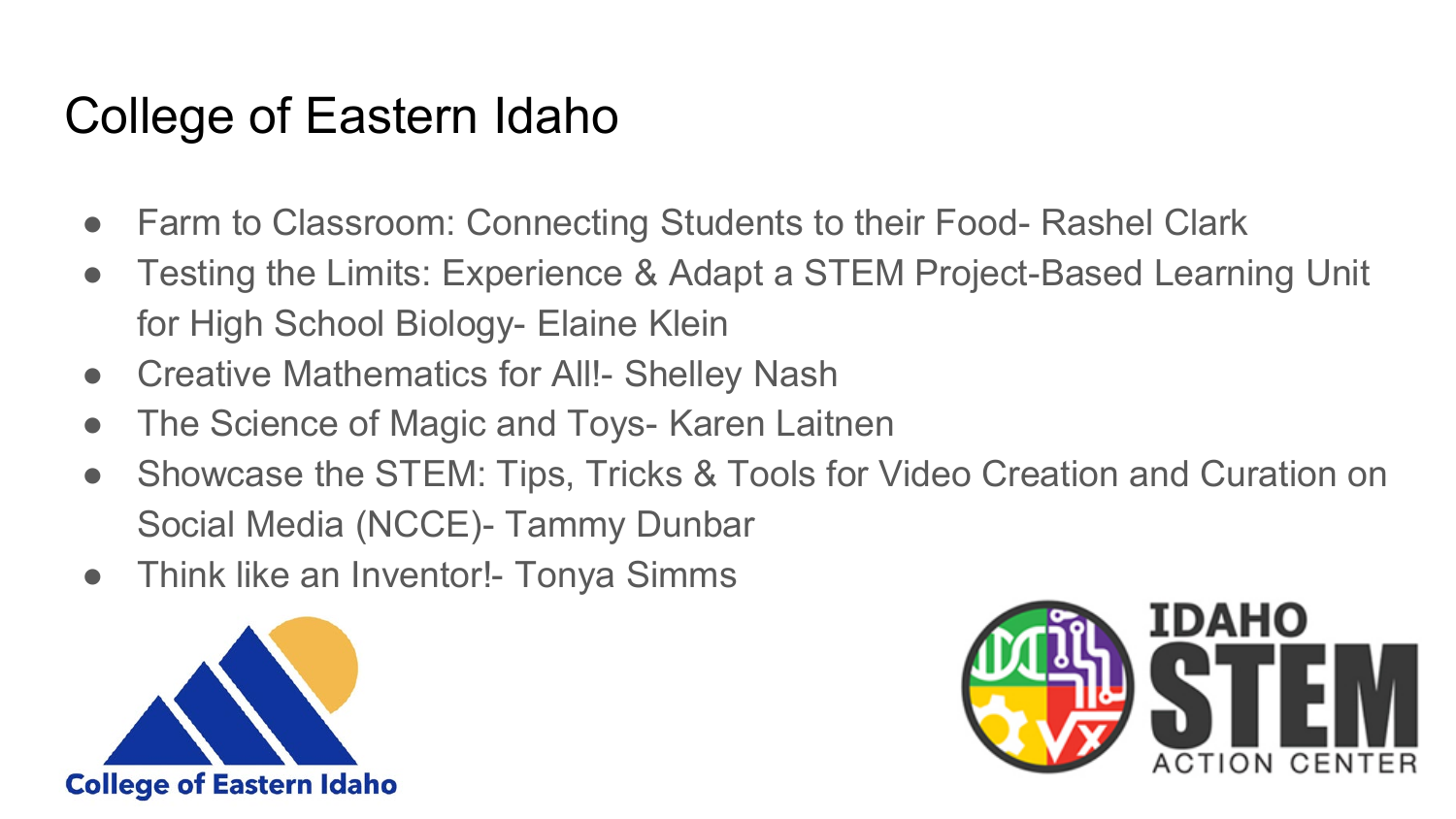#### North Idaho College

- STEMpowered Play (PK-3)- Morgan Gifford
- Water Science Investigations and Awareness (3-11)- Rick Reynolds and Jim Ekins
- LEGOS and Building a Community of STEM Learners (2-6)- Melissa **Stroupe**
- LEGOs in the Primary Classroom (PK-2)- Sheila Frei
- Ready, Set, Drones (4-8)- Tyler Downey



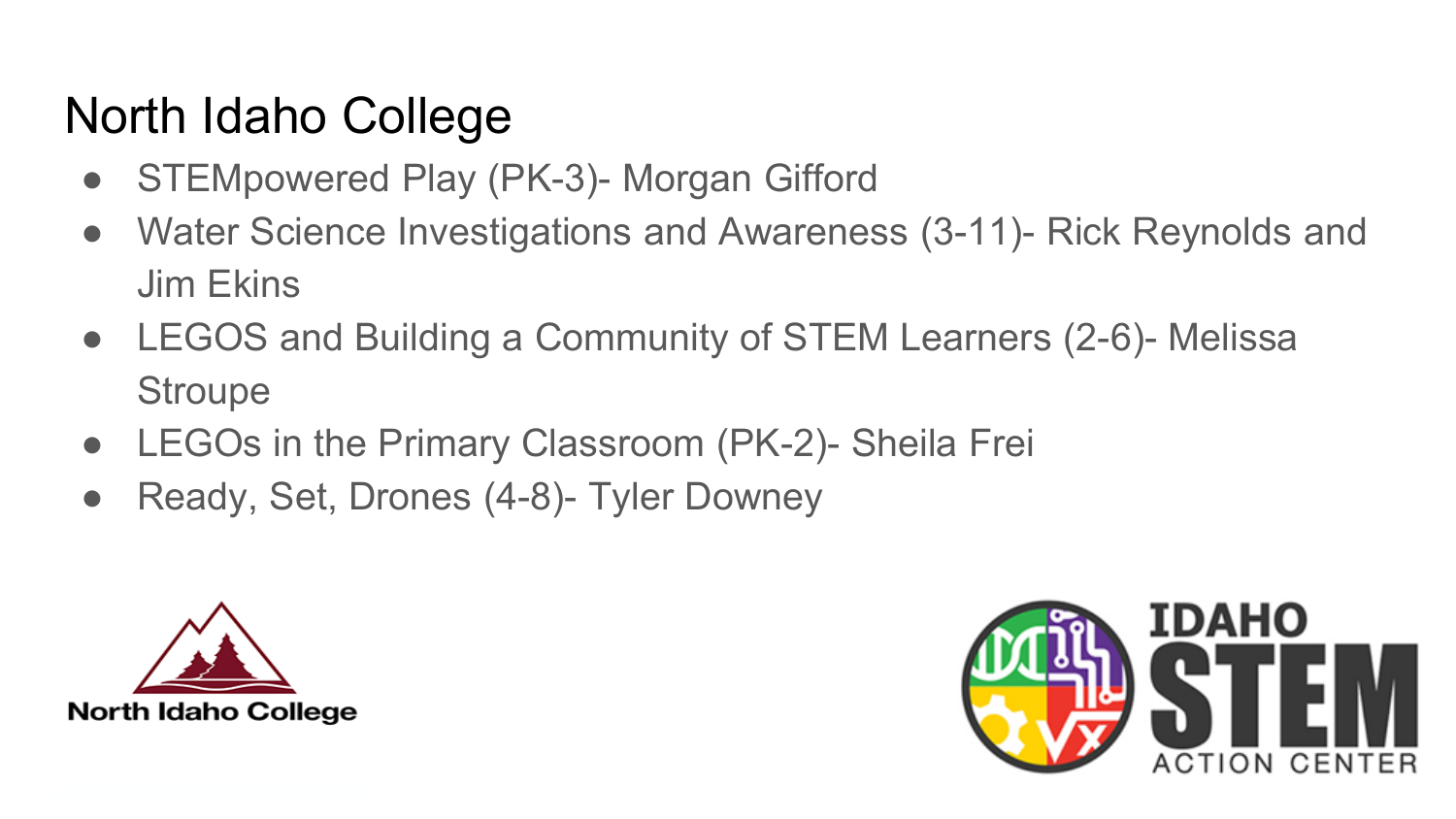## College of Western Idaho

- Earth's Place in the Universe (PK-8)- Matt Wigglesworth and Jan Smith
- Making Micro:bits (5-12)- Todd Anderson
- Biology at Every Scale: From Virus to Carbon Cycles (8-12)- Erica Holdridge
- Ready, Set, Drones (4-8)- Sonia Galvez
- STEM Careers (6-12)- Susan Hawke
- Build, Create, and Innovate (PK-12)- Amber McVey
- IDX: Engineering Solutions with 3D Design & Fabrication (5-12)- Rebekha Lulu
- BrickLAB (K-6)- Kellie Dean and Jim Schmidt



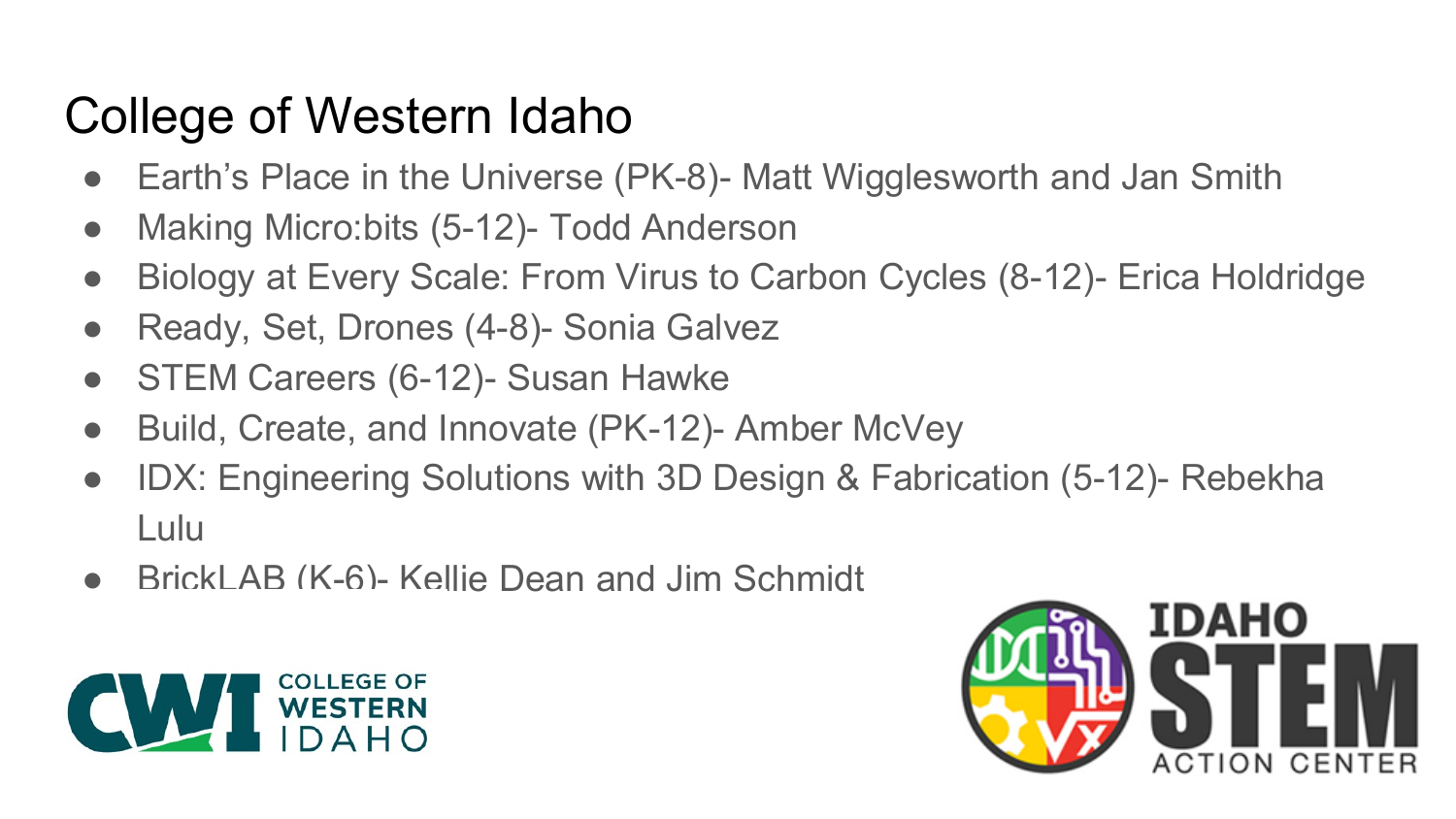

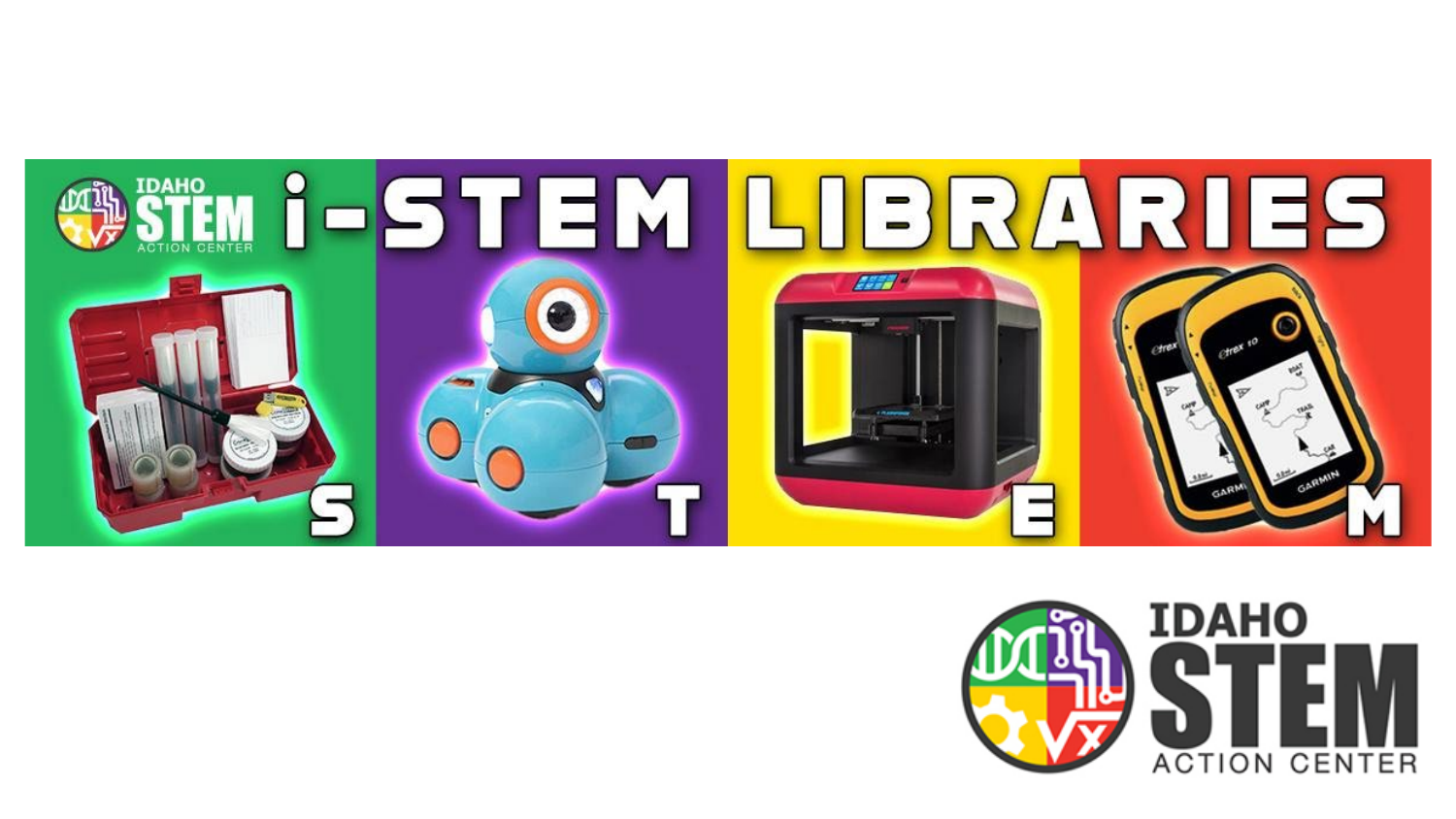

#### **I-STEM REGIONAL LIBRARY NETWORK**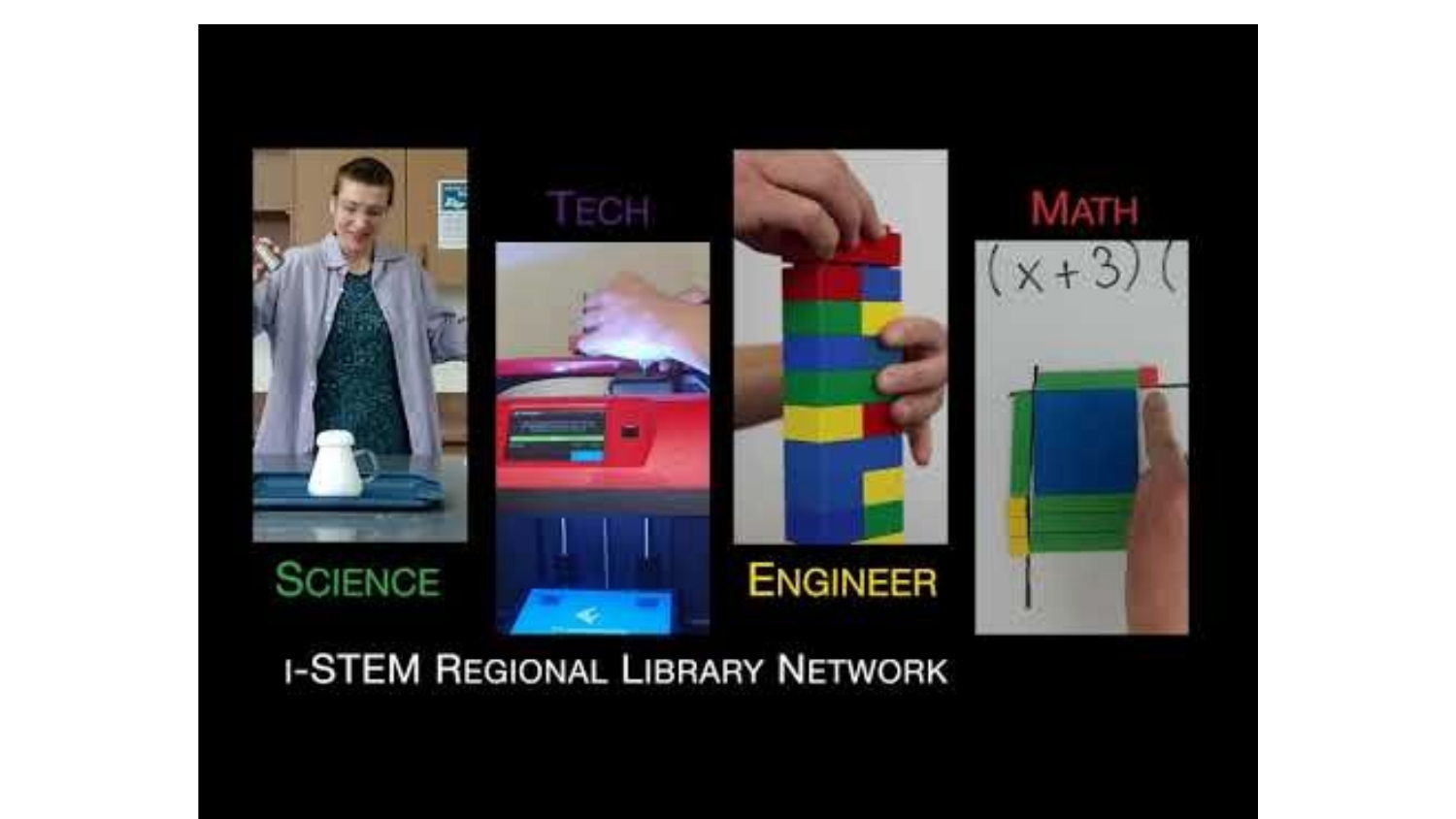#### Important links:

Apply for i-STEM: (applications close March 6)

● <https://stem.idaho.gov/apply/i-stem/>

Check out the i-STEM Lending Libraries:

● <https://stem.idaho.gov/i-stem-library/>